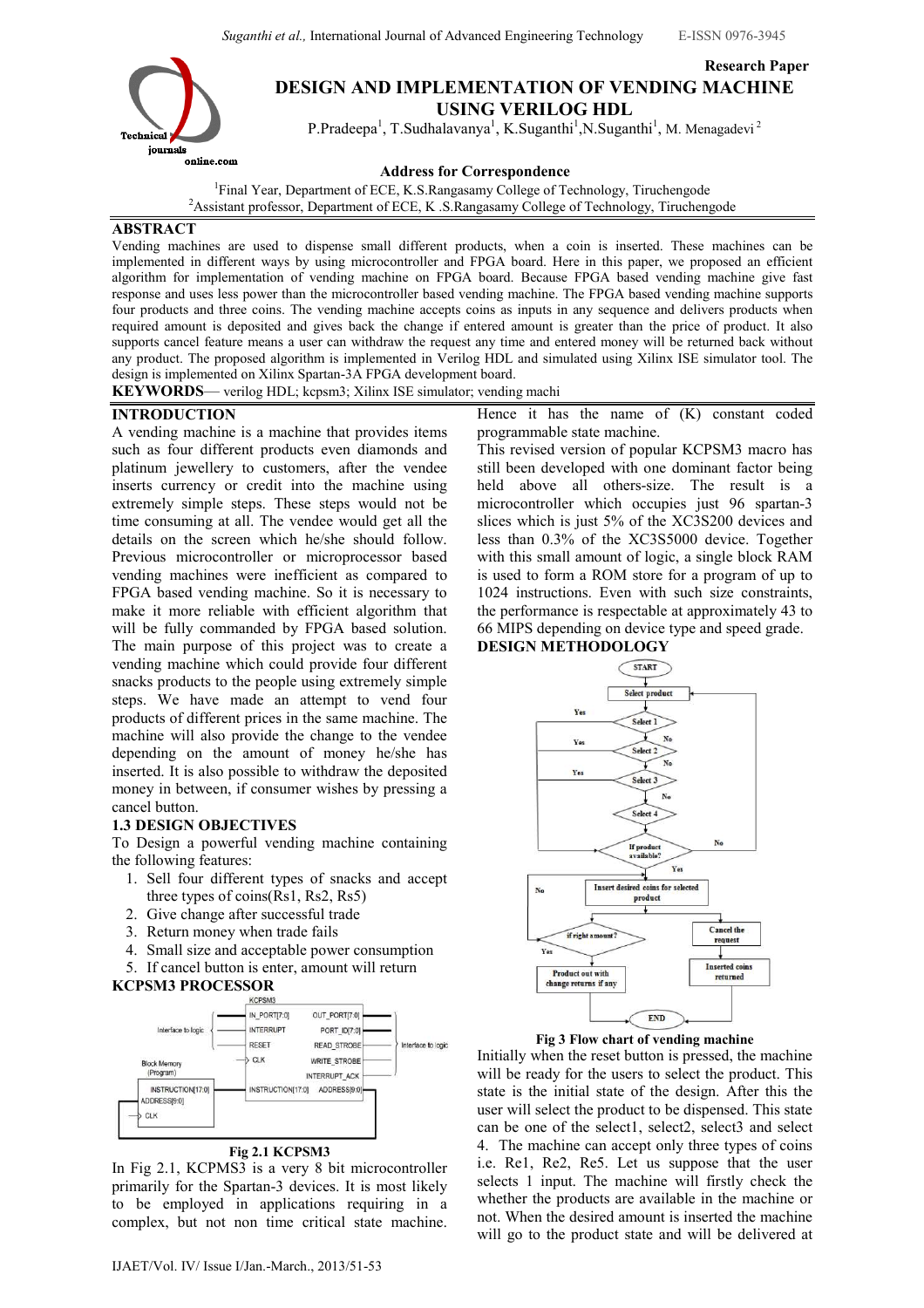the product output. If products are not available in the machine then the control unit will demand for servicing and after service the machine will get reset. This methodology is explained using a flow diagram shown in Fig 3.

There is also an additional feature of withdrawing the request if the user doesn't want to take the product. When cancel button is pressed then the money inserted will be returned to the user through the return output. A money count signal is used for calculating the total money inserted in the machine. And if the money inserted is more than the money of the product then the extra change will be returned to the user. The total amount of the product taken at a time is shown by the money signal. Similarly the user can select and get the other products following the above procedure.

#### BLOCK DIAGRAM OF VENDING MACHINE



#### **EXPLANATION**

In Fig 2, the machine can accept the coins of one rupees, two rupees and five rupees in any possible sequence. There are coin slots and it commonly connected to the FPGA. User interface is used for coin dispense and product dispense. Relay is used to control the product dispatch. The program has written on KCPSM3 processor and downloads into the FPGA Spartan-3A kit by using ELBERT configuration for selecting products, coin sum and balance and it will be display on LCD.

#### XILINX -3A FPGA

The development board features Xilinx XC3S50A 100 pin FPGA with maximum 68 user IOs. USB2 interface provides fast and easy configuration download to the on board SPI flash. ELBERT features a stable clock source which is derived from on board configuration controller. ELBERT incorporates LEDs and switches for a curious user to get started with his "Hello World" program in a matter of minutes.

#### COIN DISCREMINATOR



Fig 1.2 Schematic of coin discriminator 1) Coin entry, 2) Coin rolling, 3)Anvil, 4)Coin rolling ramp, 5)IR sensors, 6)Acceptation gate, 7)Coin acceptance chute, 8)Coin rejection chute

IJAET/Vol. IV/ Issue I/Jan.-March., 2013/51-53 When a coin is introduced into the slot, it falls vertically and first hits an anvil, rolling down a short ramp of about ten centimeters. The sensors are located along this path, and their signals have to be

processed to decide if the coin is good or a fake before it reaches the end of the ramp, where the coin is driven to the storage or returned to the customer.

The role of the sensors is to measure physical properties of the coins, such as dimensions, conductivity, magnetic permeability, elasticity, etc., and even the existence or not of relief. Only the diameter of the coin, actually its secant, can be directly measured, while for the remaining parameters only indirect information is obtained. This is not a limitation, since what is really needed is to have for each coin a set of parameters, sufficiently large so that, even considering their drifts (due to aging, sensor accuracy, coin trajectory, etc.)

## CIRCUIT DIAGRAM OF COIN DISCRIMINATOR



Fig 4.1 Circuit diagram for coin discriminator **RELAY** 





This circuit is designed to control the load. The load may be motor or any other load. The load is turned ON and OFF through relay. The relay ON and OFF is controlled by the pair of switching transistors (BC 547). The relay is connected in the Q2 transistor collector terminal. A Relay is nothing but electromagnetic switching device which consists of three pins. They are Common, Normally close (NC) and Normally open (NO).

The relay common pin is connected to supply voltage. The normally open (NO) pin connected to load. When high pulse signal is given to base of the Q1 transistors, the transistor is conducting and shorts the collector and emitter terminal and zero signals is given to base of the Q2 transistor. So the relay is turned OFF state.

When low pulse is given to base of transistor Q1 transistor, the transistor is turned OFF. Now 12v is given to base of Q2 transistor so the transistor is conducting and relay is turned ON. Hence the common terminal and NO terminal of relay are shorted. Now load gets the supply voltage through relay.



The relay's switch connections are usually labeled COM, NC and NO:

•  $COM = \text{Common},$  always connect to this; it is the moving part of the switch.